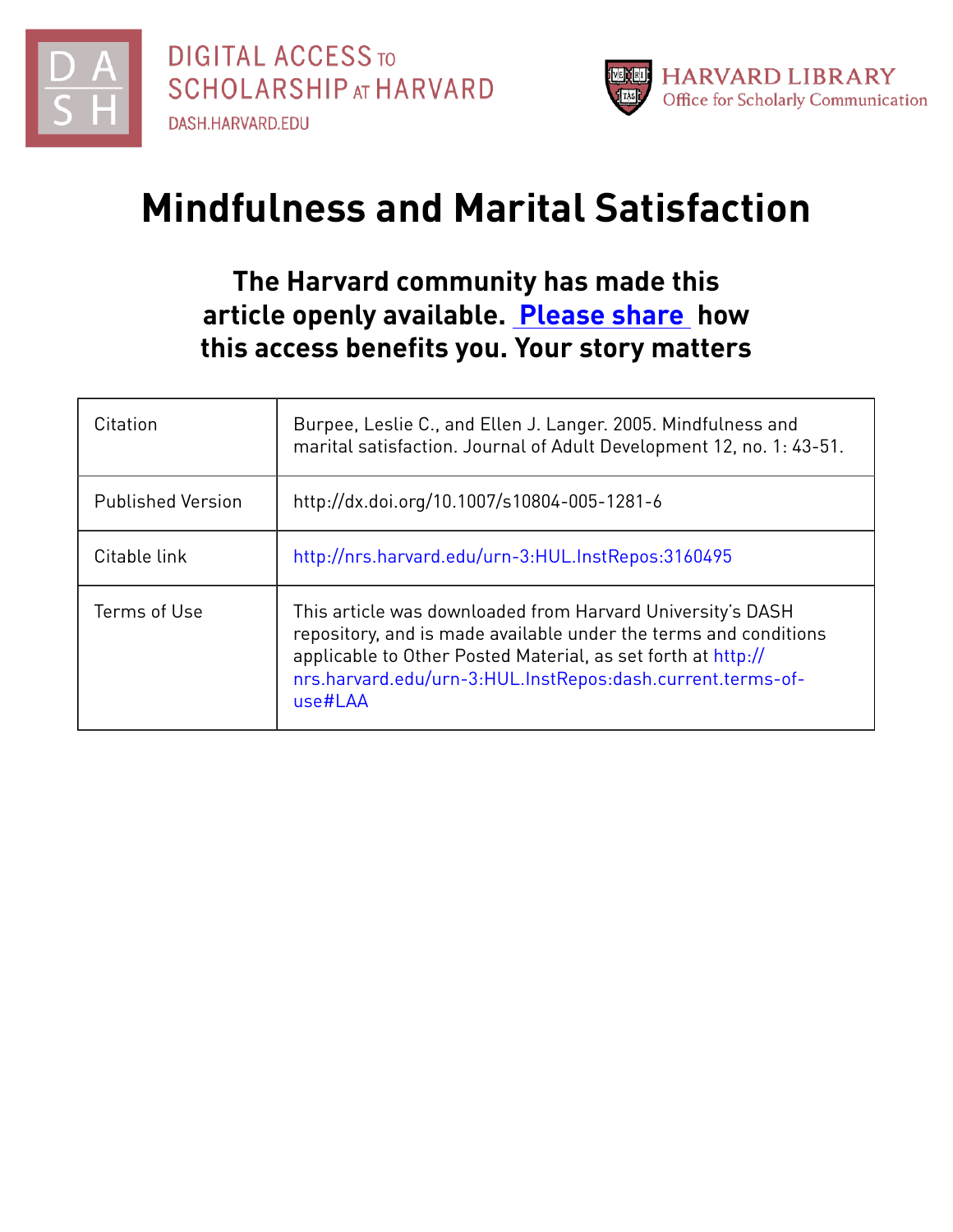Leslie C. Burpee<sup>1</sup> and Ellen J. Langer<sup>1,2</sup>

This study investigated the relationships among mindfulness, marital satisfaction, and perceived spousal similarity. All 95 subjects responded to a questionnaire measuring each of these variables, and an additional series of demographic variables. A significant positive relationship was found between mindfulness and marital satisfaction, with no statistically significant relationship found between perceived spousal similarity and marital satisfaction. There was a stronger correlation between mindfulness and marital satisfaction than the correlation between marital satisfaction and any of the other variables, including similarity. These results carry meaningful implications for the role of mindfulness techniques within the context of building and maintaining happy marital relationships and general well-being.

**KEY WORDS:** mindfulness; marital satisfaction.

#### **INTRODUCTION**

Mindfulness is the process of actively drawing novel distinctions. It results in context-sensitivity and a heightened awareness of alternative perspectives (Langer, 1989). In contrast, mindlessness is based in the past. It occurs when an individual gets locked into patterns of behavior either over time or on initial exposure. It results in insensitivity to context and perspective.

The current research applies the concept of mindfulness to close relationships, specifically marriage, by measuring its relationship to marital satisfaction. It is hypothesized that spouses who score higher in mindfulness also will score high in marital satisfaction. Mindful techniques, such as drawing distinctions across situations, acknowledging the existence of alternative perspectives, and recognizing that disadvantages may also be advantages from others' points of view, may help foster more positive and satisfying marital relationships by creating an environment that is rich with open-mindedness and flexibility, rather than criticism and rigidity.

The current study seeks to measure the relationship between marital satisfaction and mindfulness. Marital satisfaction is measured as the degree to which spouses perceive that their partners meet their needs and desires (Bahr, Chappell, & Leigh, 1983; Bohlander, 1999; Fields, 1983).

Different factors may contribute to the happiness of some marriages more than others. The purpose of the current research is not to decipher which factors prevail as most influential, but to suggest that a tendency towards mindfulness may be positively correlated with an individual's sense of overall marital satisfaction. One of the most pervasive and heavily investigated marital satisfaction theories is that individuals seek out and marry other individuals who share more similarities than differences in personality, interests, and behavioral tendencies (Bruch & Skovholt, 1985; Lewak & Wakefield, & Briggs, 1985; Sherman & Jones, 1994). The idea is that marital satisfaction is enhanced by such selection because when couples have little in common, the probability for conflict and marital demise is relatively high (Bruch & Skovholt, 1985). If one spouse scores high in extraversion and the other scores low, they are likely to have a low level of marital satisfaction (Buss, 1991).

Numerous studies suggest a relationship between spousal personality similarity and marital

<sup>&</sup>lt;sup>1</sup>Department of Psychology, Harvard University, Cambridge, Massachusetts.

<sup>2</sup>To whom correspondence should be addressed at Department of Psychology, Harvard University, 33 Kirkland Street, Cambridge, Massachusetts 02138; e-mail: langer@wjh.harvard.edu.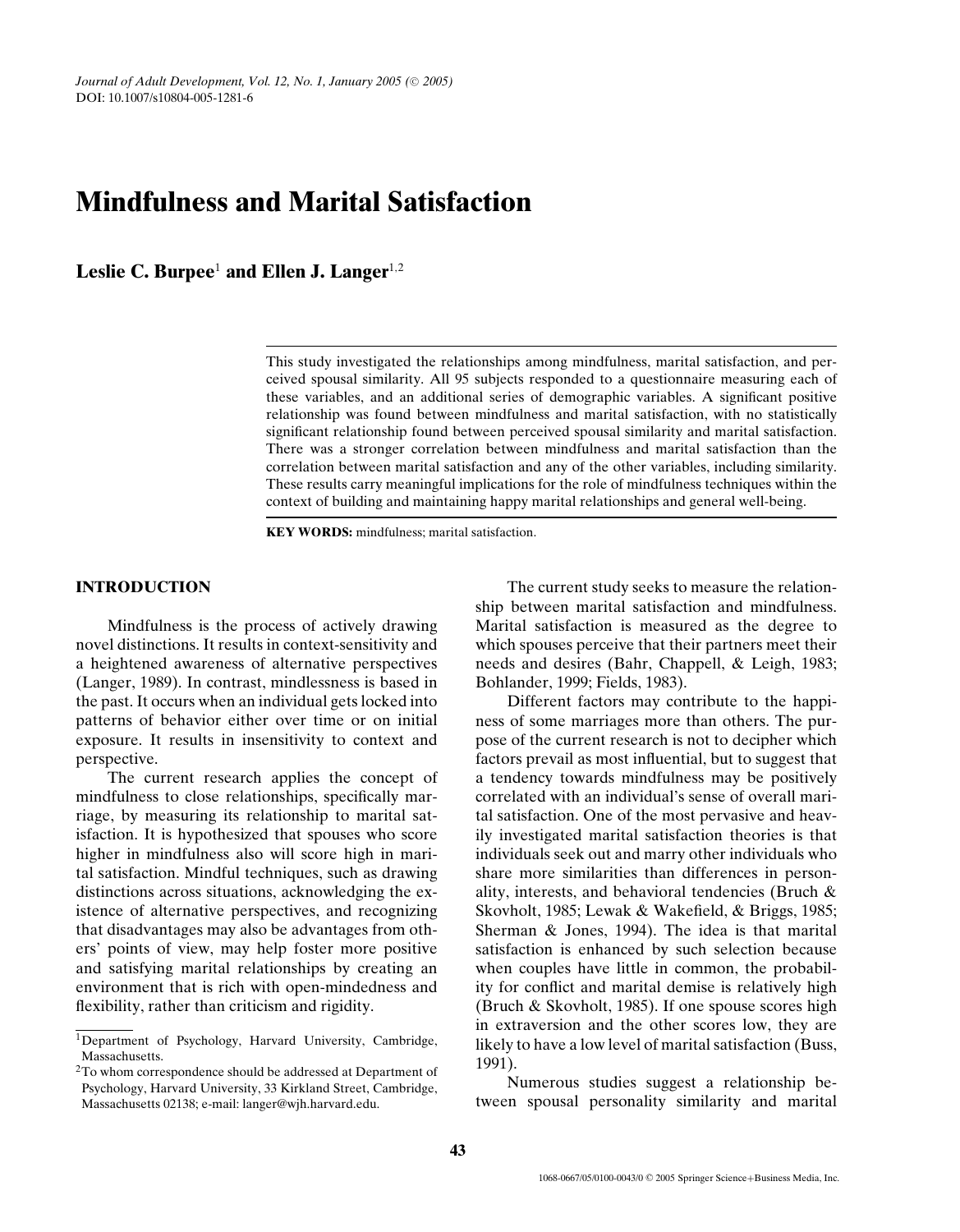satisfaction (Blum & Mehrabian, 1999; Bouchard, Lussier, & Sabourin, 1999; Bruch & Skovholt, 1985; Holden, 1991; Kelly & Conley, 1987; Kim, Martin, & Martin, 1989; Nemechek & Olson, 1999; Richard, Wakefield, & Lewak, 1990). It is thought, for example, that couples that share more similarities than differences might engage in fewer arguments, have fewer misunderstandings, and less overall conflict or negative interaction, than other couples (Caspi & Herbener, 1990).

Some researchers reason that individuals choose similar partners because congruent traits and behaviors make a person feel validated, and comfortable with their self-image, and therefore, more aligned with their spouses (Nemechek & Olson, 1999). Nemechek and Olson suggest that similarity may be more appealing because there is some inherent byproduct of similarity that elicits a more satisfying relationship. That is, perhaps similar spouses are more prone to understand one another's perspective, so fewer misunderstandings ensue.

The alternative to the above concept of selection of similar partners is that individuals choose partners with complementary personalities and attitudinal traits in order to achieve a greater sense of wholeness (Winch, Ktsanes, & Ktsanes, 1954). There is little support for this idea that happy marriages result from opposites attracting, but enough evidence exists to keep researchers from discarding it entirely (Lewak et al., 1985; Sherman & Jones, 1994). In addition, although most studies point to the ill effects of complementary personalities in married dyads, some researchers offer the side-note that having a few, rather than all, complementary traits could be healthy, and in fact, this is often the case in happy couples (Sherman & Jones, 1994).

Given the obvious disparity between these two approaches, similarity versus complementarity, many researchers have sought reconciliation by identifying just one personality type that correlates with marital satisfaction rather than an all-or-none premise. For example, and not surprisingly, there is nearly unanimous agreement that a strong negative relationship between neuroticism and marital dissatisfaction exists (Buss, 1991; Hjemboe & Butcher, 1991; Kelly & Conley, 1987; Kosek, 1996; Lester, Haig, & Monello, 1989). That is, a couple in which one member shows evidence of anxiety, depression, (Bouchard, et al., 1999; Kosek, 1996) emotional instability, poor impulse control, feelings of social inferiority (Buss, 1991; Hjemboe & Butcher, 1991; Kelly & Conley, 1987), and/or hypersensitivity to criticism (Lester, et al., 1989; Nemechek & Olson, 1999) may experience higher rates of conflict and lower levels of marital satisfaction.

Though personality traits and behavioral tendencies are not mutually exclusive, researchers have found that each can bring different dynamics to a relationship (Johnson & Booth, 1998). Further, since personality traits have been found to be relatively static and unchangeable over time (Johnson & Booth, 1998), focusing one's attention on changing or reevaluating a behavior may yield better and more immediate results than attempting to change an aspect of one's personality.

Gottman (1994) and his team of researchers at the University of Washington have studied this approach to understanding marital satisfaction over many years, and have proposed that the ratio of positive to negative interactions tells a great deal about the relative success of a marriage. That is, if a couple interacts five times in a positive manner for every one negative exchange, the marriage is likely to be high in marital satisfaction (Gottman, 1994).

Conflict is not unusual in the context of a marriage, and may even deliver long-term benefits, if handled in a particular manner (Gottman & Krokoff, 1989). When characterized by stubbornness, defensiveness, and withdrawal, conflicts become detrimental to the relationship because these elements remove the possibility for cooperation and constructive interaction (Gill, Christensen, & Fincham, 1999; MacEwen & Barling, 1993; Pasupathi, Carstensen, Levenson, & Gottman, 1999; Zimmerman & Dickerson, 1993). When couples handle conflict together with the mutual intent to repair emotional damage, however, each spouse is likely to leave the conflict feeling better (Mackey, Diemer, & O'Brien, 2000). Discussing difficult issues is likely to reveal each partner's perspective and result in a greater mindfulness on both parts.

Many researchers who find a high correlation between behavioral congruence, rather than personality congruence, and marital satisfaction recommend that couples find a combination of behaviors that are most conducive to positive conflictmanagement, that is, behaviors that enable spouses to solve problems with mutual respect and empathy (Gill et al., 1999; Gottman & Krokoff, 1989). Just as personality theorists claim with great substantiation that neuroticism taints the quality of any marriage, behavior theorists are quick to categorize such conduct as avoidance, defensiveness, and stubbornness as dysfunctional for a healthy marriage.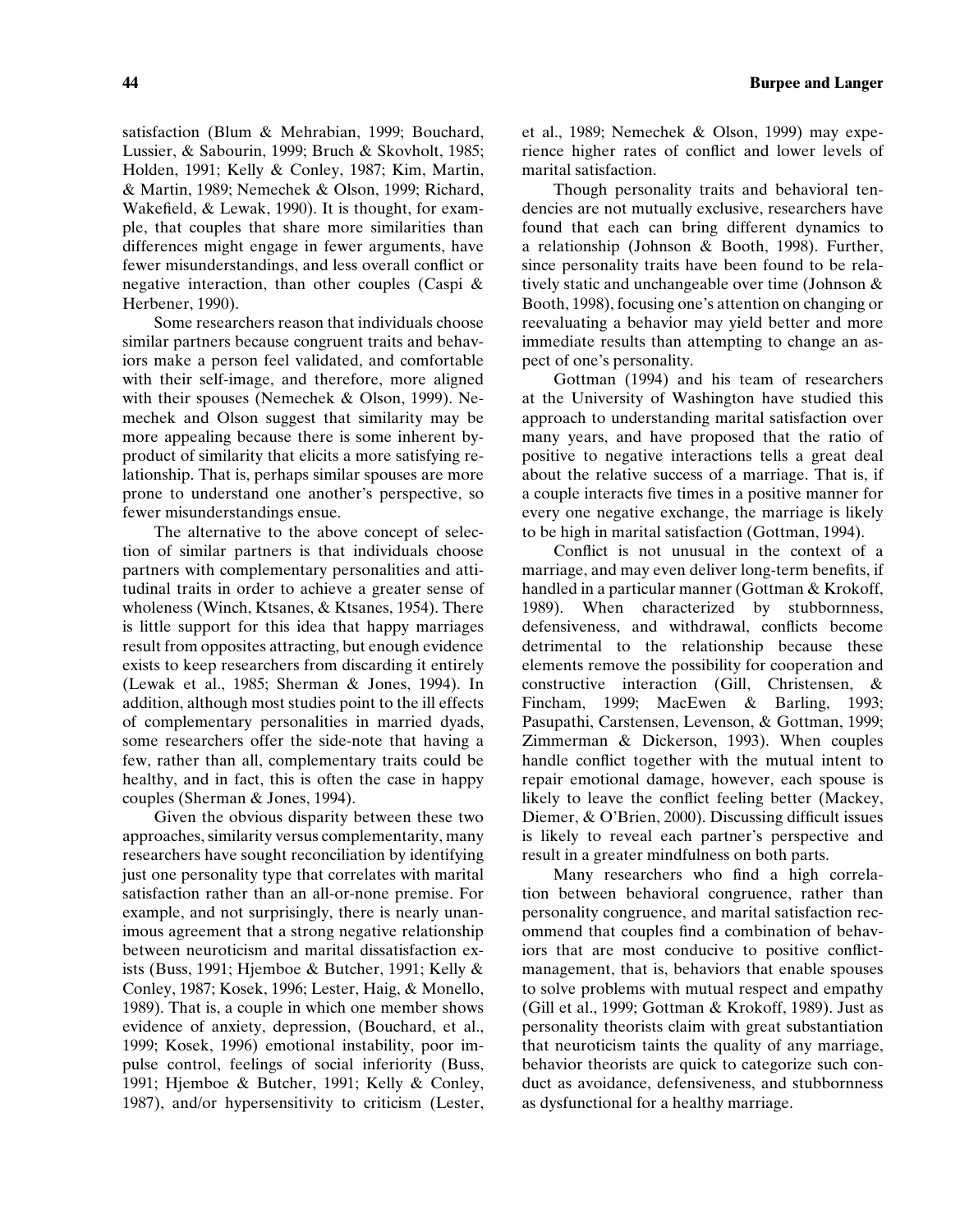A couple's beliefs that their personalities are in congruence is a better indicator of marital satisfaction than their actual similarities in personality or behavior (Kaslow & Robinson, 1996; Merves-Okin, Amidon, & Bernt, 1991; Plechaty, 1987). The degree to which their *beliefs* about the marriage and each other are aligned is likely to have major importance. Research has in fact indicated that satisfied couples tend to demonstrate greater perceptual congruence than dissatisfied couples (Buunk & Mutsaers, 1999; Plechaty, 1987).

Perceptual congruence may be the result of mindfulness. That is, the degree to which a spouse can willingly consider reevaluating his or her perception of his or her partner in a given situation might allow for greater flexibility and resiliency across situations. The concept of mindfulness (Langer, 1989, 1997, 2002) can be described as the practice of three basic principles: drawing novel distinctions and questioning automatic behavior, defying the limits of categories and premature cognitive commitments, and considering alternative perspectives. Over time, mindlessness is likely to increase. These automatic responses discourage one from actively taking part in the choices at hand; the presence of more than one option remains unacknowledged, and the unique circumstances of the present situation go unnoticed. This tendency is particularly salient to relationships in which spouses have developed mindless responses to recurring conflicts or daily rituals that may have once held great meaning, but the occurrences of which have now become ordinary and unremarkable. The more similar partners are, the less likely it is that they will see the issue in question from different perspectives, thus, when mindful, similarities should result in fewer marital conflicts.

Each individual builds his or her perspective based on past experiences and present conditions. In all ways we are different from our partners, we may be oblivious to the way the partner's perspective may differ from our own. By mindfully considering how others may interpret the same information differently, the possibility emerges for more solutions to mundane problems. We may recognize that even some perceived disadvantages could be advantages when considered from another individual's point of view. Behavior makes sense from the actor's perspective or else the actor would behave differently. Therefore, alternative views may both be sensible.

Several studies suggest that couples with high marital satisfaction are more likely to rate high in open-mindedness (Buss, 1991; Kim et al., 1989; Nemechek & Olson, 1996), which is clearly related to mindfulness.

#### **METHOD**

#### **Subjects/Procedure**

We offered participants a confidential opportunity to be in a study on relationships. Subjects entered all responses to the questionnaire online, and such responses were sent via e-mail to the researcher. Sixty percent of the total data were collected using this method. The remaining participants were recruited by personal contacts and via regular mail. Subjects ranged in age from 25 to 74, and included 55 women and 40 men, all of whom were currently married.

The researchers ascertained demographic information, including age, gender, number of years married, and whether they had been married prior to their current marriage (since participants with more marriage experience might have more information about their spouses and/or more knowledge of issues about marriage in general), and other variables that might be relevant, such as education level, number of children, number and age of siblings, and number of pets.

Next, subjects completed a brief questionnaire with 14 questions regarding overall life satisfaction, including five marital satisfaction questions and one question addressing the degree of perceived overall similarity between the subject and his or her spouse. Only these six questions were considered and counted in the data analysis, the rest were included only to limit demand characteristics by deemphasizing marital satisfaction as a primary variable in the minds of participants. Subjects' answers to the five questions addressing marital satisfaction were totaled, and this number represented their overall marital satisfaction score. Subjects' responses to the sixth question that covers perceived spousal similarity served as the similarity score. An 11-point scale, ranging from 0 to 10 followed all questions, and subjects were asked to circle the number that best described their response. Subjects' ratings of overall spousal similarity and mindfulness scores were compared with marital satisfaction scores in order to determine whether relationships exist among the three variables.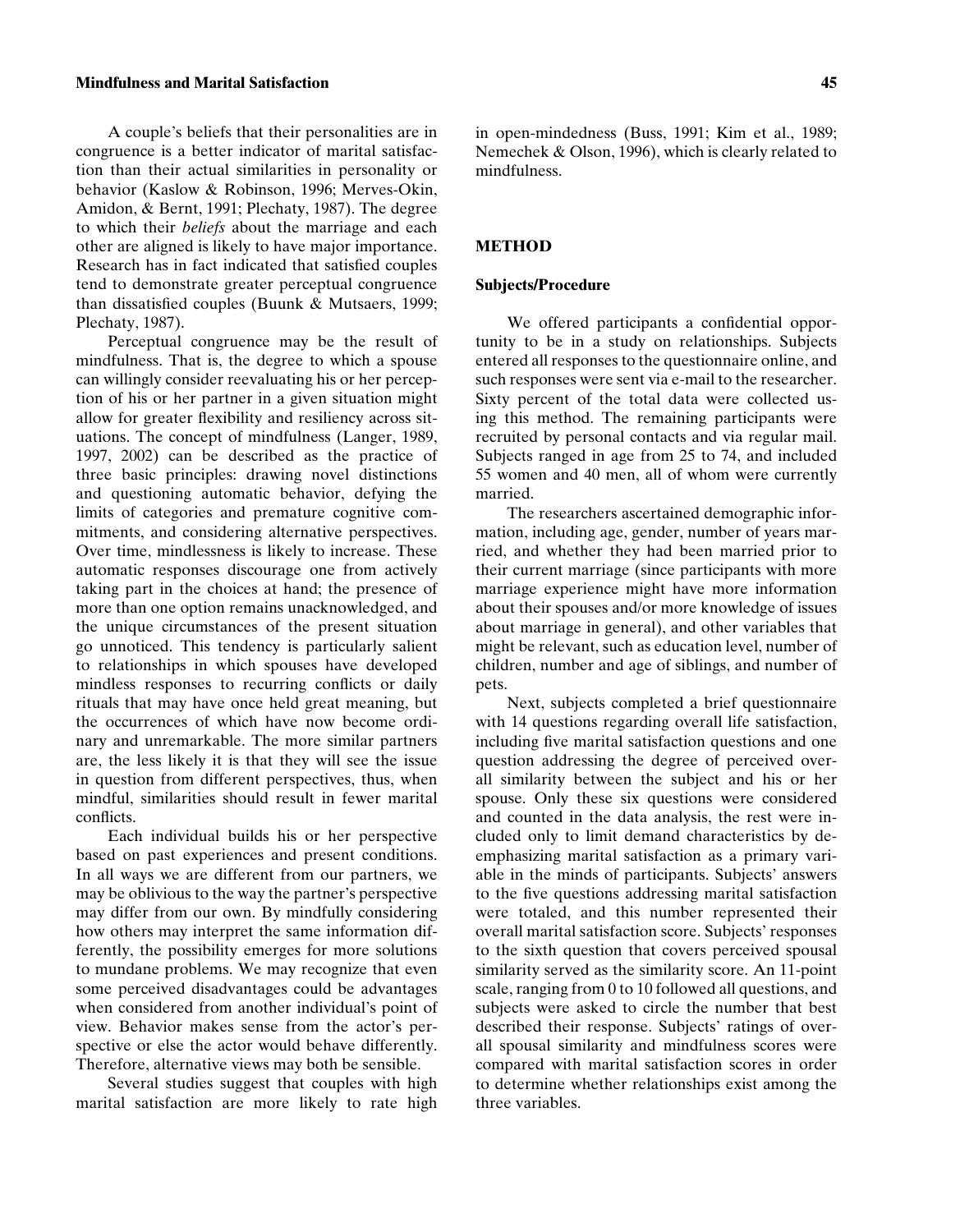Finally, participants completed the mindfulness scale. This scale measures four key dimensions of mindfulness: novelty seeking, novelty producing, flexibility, and engagement (Langer, 2001).

Completing all three portions of the questionnaire signaled the completion of subjects' participation. All subjects were then given a debriefing letter outlining the purpose and procedure of the study.

#### **RESULTS**

A regression analysis concluded with *>*95% certainty that a non-zero correlation exists between mindfulness and marital satisfaction with a high degree of statistical significance ( $r = .277$ ,  $r^2 = .077$ ,  $t =$ 2.78,  $p < .01$ ). Therefore, the null hypothesis that no relationship exists between mindfulness and marital satisfaction must be rejected and it is concluded with a high probability  $(1 - 0.0065 = 0.9935)$  that a relationship does exist (Table I, Fig. 1).

#### **Magnitude and Sign of the Relationship**

Participants' scores on mindfulness, marital satisfaction, and similarity were normalized to range from 0 to 100. The data show a mean normalized marital satisfaction score of 80.16 (Standard Deviation 6.62) and a mean normalized mindfulness score of 69.76 (Standard Deviation 8.28). All scores were analyzed using regression analysis, with marital

**46 Burpee and Langer**

satisfaction as the dependent variable and mindfulness as the independent variable.

As shown in Table I, the correlation coefficient is positive and relatively high  $(r = .28)$ . The 95% confidence interval for the coefficient  $r = .28$  is  $(.13, .76)$ . The regression coefficient was .44 with a standard error of .16, meaning that a 2.76 standard deviation error on the low side would be required before the coefficient would be decreased to zero. The predictive equation that describes the relationship between the two variables is as follows: marital satisfaction  $= 0.44x + 49.26$ . Nearly 8% of the variability in marital satisfaction was explained by mindfulness  $(r^2 =$ *.*077). Considering the vast number of additional factors that may contribute to marital satisfaction, 8% is a substantial portion to be attributed to a single factor. The relationship between similarity and marital satisfaction was unsubstantial and insignificant (Table II, Fig. 2).

To evaluate whether a multi-dimensional relationship exists among mindfulness, similarity, and marital satisfaction, a multiple regression analysis was performed. The coefficient on the combined relationship did not differ from the correlation coefficient for mindfulness ( $r = .28$ ,  $r^2 = .08$ ). The *t*value for the correlation coefficient on similarity was not significant, leading to the conclusion that adding the similarity factor did not meaningfully change the relationship to marital satisfaction. In contrast, the *t*value for mindfulness within this multiple regression is highly significant  $(t = 2.61, p < .05)$ . In conclusion, even when coupled with mindfulness, the amount of marital satisfaction scores that is explained by similarity in this research is small (Table III).

| <b>Table I.</b> Mindfulness and Marital Satisfaction Regression                                                        |                    |            |               |            |            |           |  |  |
|------------------------------------------------------------------------------------------------------------------------|--------------------|------------|---------------|------------|------------|-----------|--|--|
| Regression analysis<br>$.077 r^2$<br>.277r<br>12.786 Std. error of estimate<br>95 Observations<br>1 Predictor variable |                    |            |               |            |            |           |  |  |
| Marital satisfaction score                                                                                             | Dependent variable |            |               |            |            |           |  |  |
| Confidence interval                                                                                                    |                    |            |               |            |            |           |  |  |
| Variables                                                                                                              | Coefficients       | Std. error | $t (df = 93)$ | $p$ -Value | 95% lower  | 95% upper |  |  |
| Intercept                                                                                                              | $a = 49.2578$      |            |               |            |            |           |  |  |
| Mindfulness score                                                                                                      | $b = 0.443125$     | 0.159209   | 2.78          | .0065      | 0.126968   | 0.759283  |  |  |
| ANOVA table                                                                                                            |                    |            |               |            |            |           |  |  |
| Source                                                                                                                 | <b>SS</b>          | df         | MS            | F          | $p$ -Value |           |  |  |
| Regression                                                                                                             | 1,266.3716         |            | 1,266.3716    | 7.75       | .0065      |           |  |  |
| Residual                                                                                                               | 15,202.9337        | 93         | 163.4724      |            |            |           |  |  |
| Total                                                                                                                  | 16,469.3053        | 94         |               |            |            |           |  |  |

**Table I.** Mindfulness and Marital Satisfaction Regression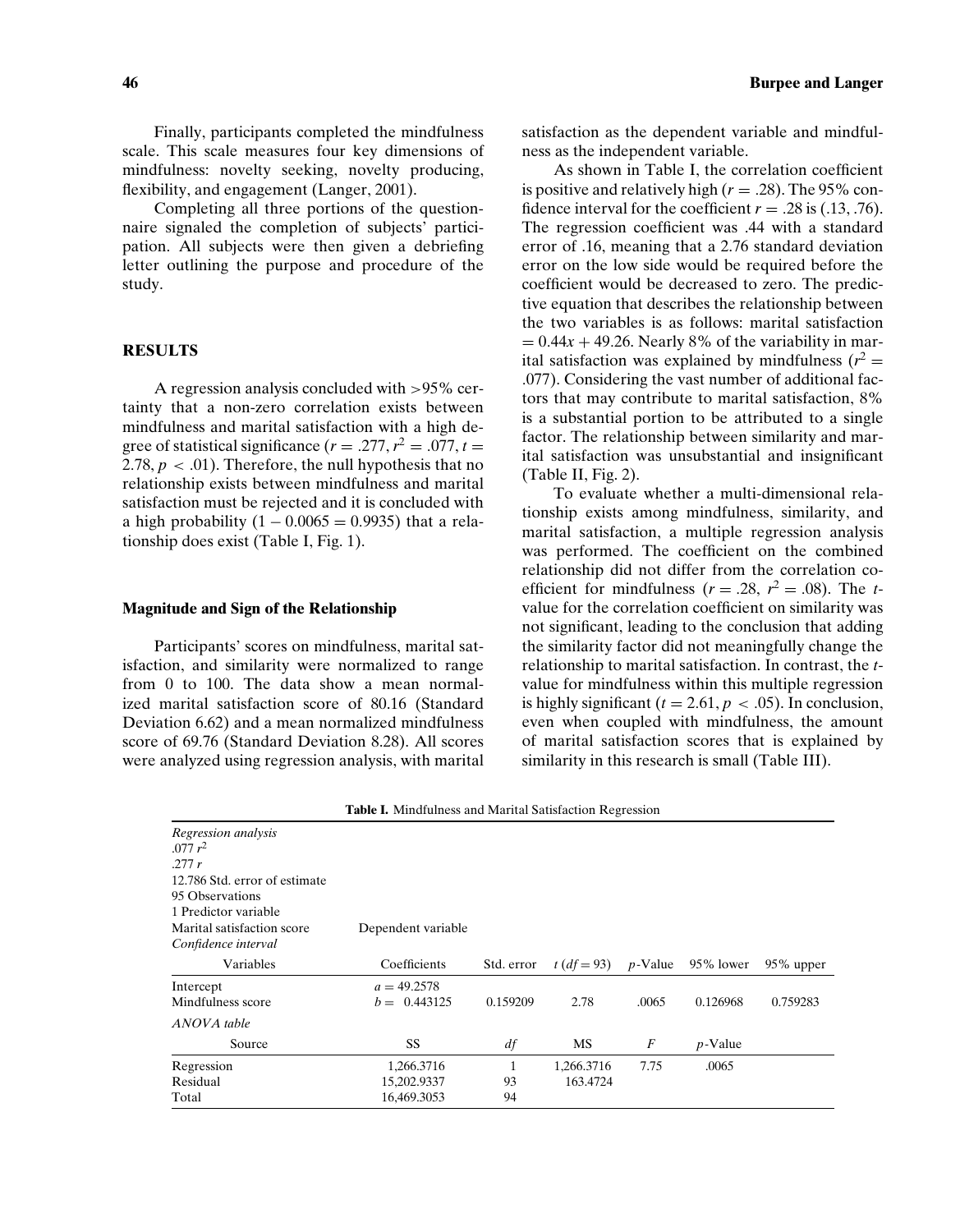

**Fig. 1.** Relationship of mindfulness to marital satisfaction.

#### **Mindfulness Dimensions**

Questions on the mindfulness scale covered four dimensions, each of which was analyzed separately in order to determine whether certain dimensions held stronger correlations to marital satisfaction than others. The novelty producing  $(M = 48.15, SD = 8.50;$  $r = .26$ ,  $r^2 = .07$ ,  $p < .05$ ), novelty seeking (*M* = 57.51,  $SD = 7.83$ ;  $r = .22$ ,  $r^2 = .09$ ,  $p < .01$ ) shared

statistically significant and positive correlations with marital satisfaction. The flexibility scores did not produce a statistically significant result.

#### **Demographic Variables**

Demographic variables were also assessed in order to determine whether meaningful relationships might exist among such variables and the three

| Regression analysis           |                    |            |          |       |                                 |           |
|-------------------------------|--------------------|------------|----------|-------|---------------------------------|-----------|
| .009 $r^2$                    |                    |            |          |       |                                 |           |
| .094r                         |                    |            |          |       |                                 |           |
| 13.249 Std. error of estimate |                    |            |          |       |                                 |           |
| 95 Observations               |                    |            |          |       |                                 |           |
| 1 Predictor variable          |                    |            |          |       |                                 |           |
| Marital satisfaction score    | Dependent variable |            |          |       |                                 |           |
| Confidence interval           |                    |            |          |       |                                 |           |
| Variables                     | Coefficients       | Std. error |          |       | $t (df = 93)$ p-Value 95% lower | 95% upper |
| Intercept                     | $a = 76.0010$      |            |          |       |                                 |           |
| Similarity score              | $b = 0.0599$       | 0.0661     | 0.91     | .3672 | $-0.0714$                       | 0.1911    |
| ANOVA table                   |                    |            |          |       |                                 |           |
| Source                        | <b>SS</b>          | df         | MS       | F     | $p$ -Value                      |           |
| Regression                    | 144.1495           |            | 144.1495 | 0.82  | .3672                           |           |
| Residual                      | 16,325.1558        | 93         | 175.5393 |       |                                 |           |
| Total                         | 16,469.3053        | 94         |          |       |                                 |           |

**Table II.** Similarity and Marital Satisfaction Regression Analysis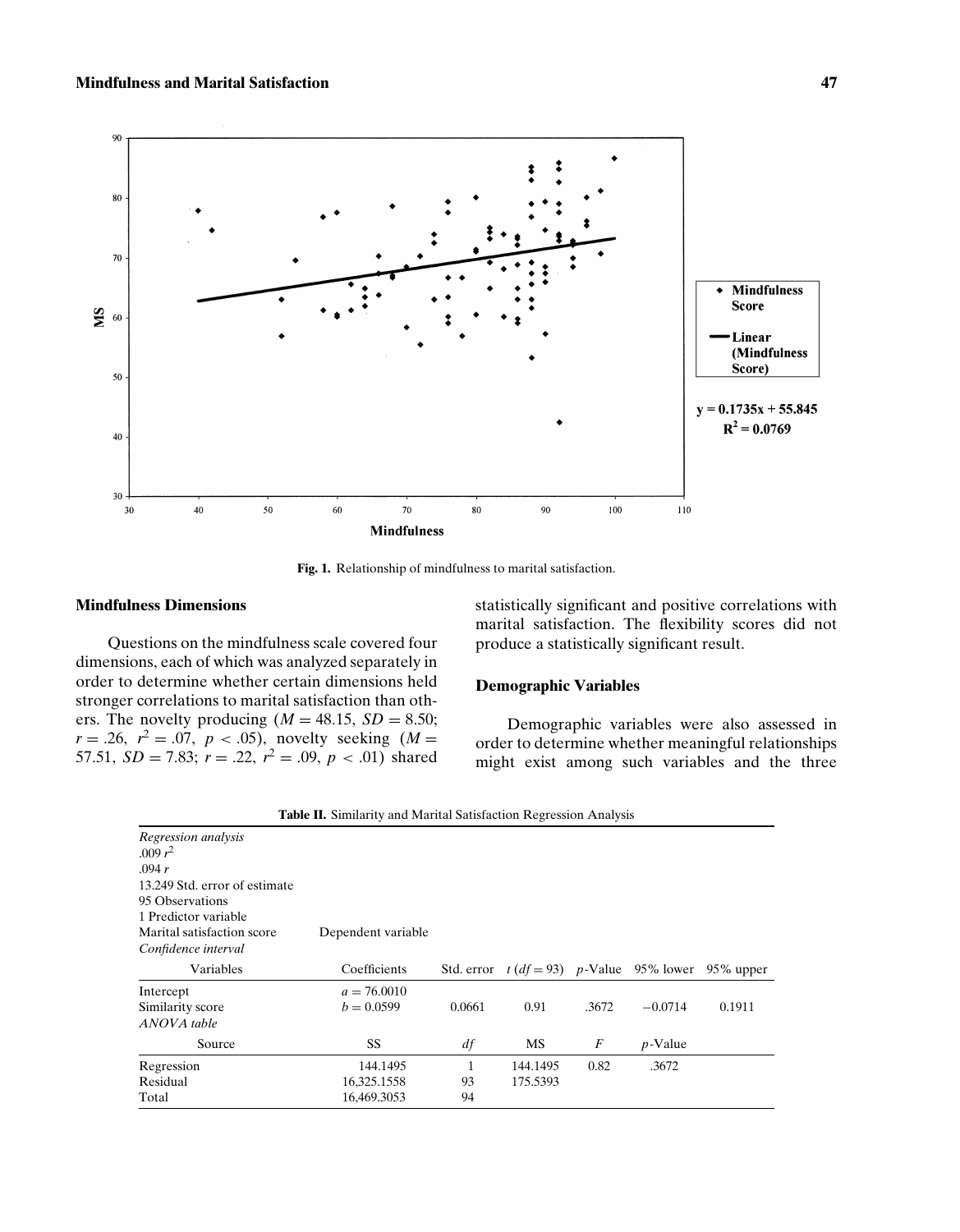

**Fig. 2.** The relationship between marital satisfaction and spouse similarity.

primary dimensions, marital satisfaction, mindfulness, and similarity. As shown in Table IV, none of the correlation coefficients with marital satisfaction were as high as those for mindfulness.

All demographic variables were assessed together in a multiple regression analysis; when combined, they accounted for roughly 20% of marital satisfaction ( $R = .45$ ,  $R^2 = .198$ ,  $p < .05$ ) (Table V). Demographics were also analyzed individually in order to determine whether certain social or age groups demonstrated distinct patterns in their average marital satisfaction, mindfulness, and similarity scores. Data within each demographic category were divided into the top range and bottom range of the data. In order to test whether these two subgroups scored in significantly different ways, *t* tests were applied.

| <b>Table III.</b> Mindfunness, Shimarity, and Marital Sausiaction Multiple Regression Analysis                                                                                  |                                                        |                    |                      |                |                                 |                    |                |  |  |  |
|---------------------------------------------------------------------------------------------------------------------------------------------------------------------------------|--------------------------------------------------------|--------------------|----------------------|----------------|---------------------------------|--------------------|----------------|--|--|--|
| Regression analysis<br>$0.077 R^2$<br>0.277 R<br>12.855 Std. error of estimate<br>95 Observations<br>2 Predictor variables<br>Marital satisfaction score<br>Confidence interval | Dependent variable                                     |                    |                      |                |                                 |                    |                |  |  |  |
| Variables                                                                                                                                                                       | Coefficients                                           | Std. error         |                      |                | $t (df = 92)$ p-Value 91% lower | $95\%$ upper       | $\beta$        |  |  |  |
| Intercept<br>Mindfulness score<br>Similarity score<br>ANOVA table                                                                                                               | $b0 = 49.2205$<br>0.440860<br>$h^1 =$<br>$b2 = 0.0028$ | 0.169150<br>0.0678 | 2.61<br>0.04         | .0107<br>.9670 | 0.104913<br>$-0.1318$           | 0.776807<br>0.1374 | 0.276<br>0.004 |  |  |  |
| Source                                                                                                                                                                          | SS                                                     | df                 | MS                   | F              | $p$ -Value                      |                    |                |  |  |  |
| Regression<br>Residual<br>Total                                                                                                                                                 | 1,266.6552<br>15,202.6501<br>16,469.3053               | 2<br>92<br>94      | 633.3276<br>165.2462 | 3.83           | .0252                           |                    |                |  |  |  |

**Table III.** Mindfulness, Similarity, and Marital Satisfaction Multiple Regression Analysis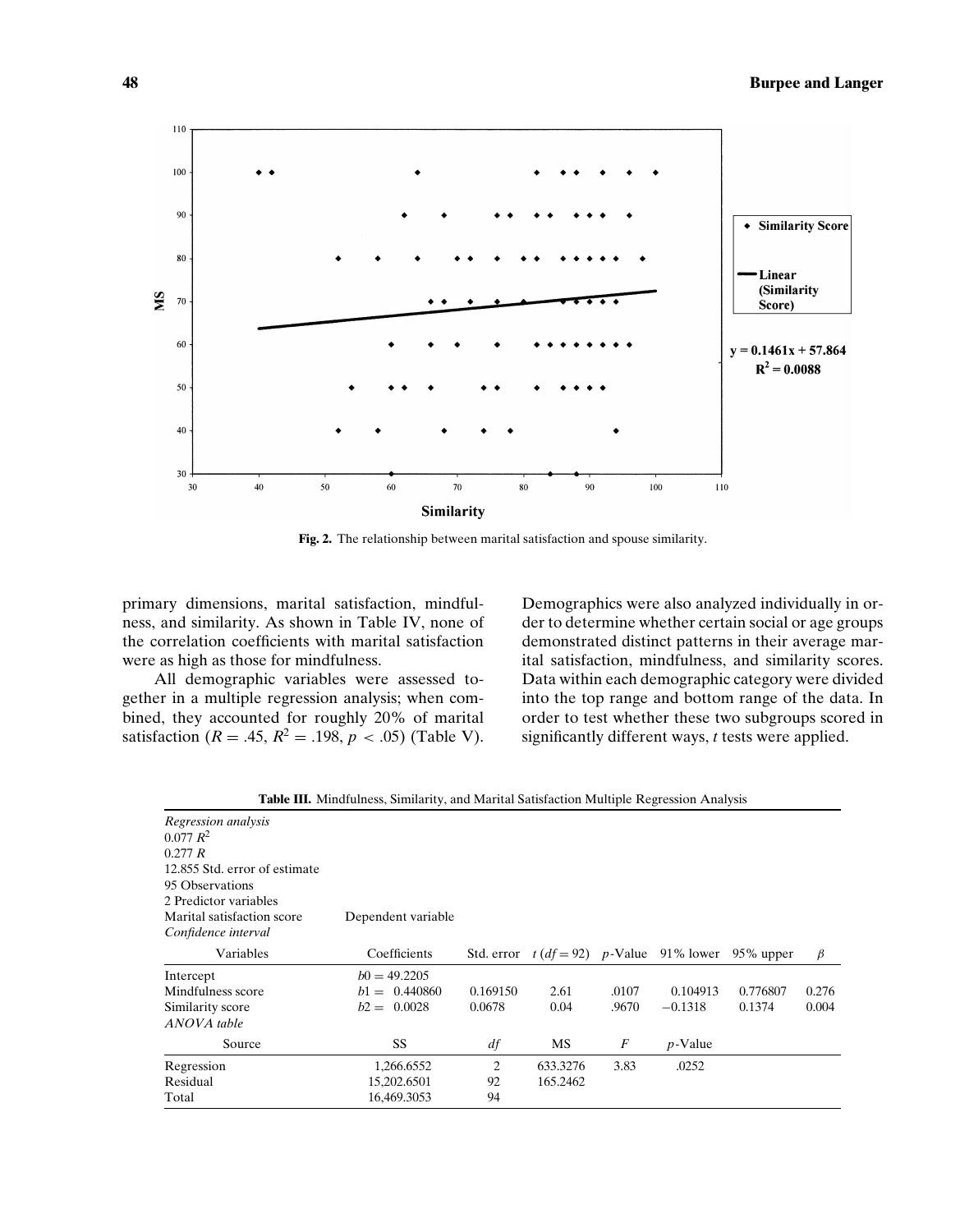| <b>Table IV.</b> Correlation Matrix for All Variables                |                                                                                                        |                           |                         |                         |                         |                                |                      |                                |                   |                    |
|----------------------------------------------------------------------|--------------------------------------------------------------------------------------------------------|---------------------------|-------------------------|-------------------------|-------------------------|--------------------------------|----------------------|--------------------------------|-------------------|--------------------|
|                                                                      | Marital<br>satisfaction<br>score                                                                       | Mind-<br>fulness<br>score | Similarity<br>score     | Age                     | Years<br>of<br>marriage | Total<br>number<br>of children | Number<br>of<br>pets | Total<br>number<br>of siblings | Older<br>siblings | Education<br>level |
| Marital satisfaction score<br>Mindfulness score<br>Similarity score  | 1.000<br>.277<br>.094                                                                                  | 1.000<br>.323             | 1.000                   |                         |                         |                                |                      |                                |                   |                    |
| Age<br>Years of marriage                                             | $-.013$<br>$-.135$                                                                                     | .053<br>$-.047$           | .188<br>.114            | 1.000<br>.918           | 1.000                   |                                |                      |                                |                   |                    |
| Total number of children<br>Number of pets                           | $-.232$<br>.024<br>$-.121$                                                                             | .134<br>.028<br>.012      | .115<br>.082<br>$-.069$ | .569<br>.153<br>$-.111$ | .564<br>.155<br>$-.070$ | 1.000<br>.137<br>.147          | 1.000                | 1.000                          |                   |                    |
| Total number of siblings<br>Older siblings<br><b>Education</b> level | $-.208$<br>.201                                                                                        | $-.038$<br>.315           | $-.071$<br>.073         | .046<br>$-.084$         | .058<br>$-.195$         | .198<br>$-.067$                | .050<br>.028<br>.095 | .629<br>.073                   | 1.000<br>.111     | 1.000              |
|                                                                      | 95 sample size<br>$\pm$ .202 critical value .05 (two-tail)<br>$\pm$ .263 critical value .01 (two-tail) |                           |                         |                         |                         |                                |                      |                                |                   |                    |

**Table IV.** Correlation Matrix for All Variables

Results were divided into upper and lower sections, multiple regression analyses were run in order to determine whether mindfulness scores held more significant relationships to marital satisfaction for one group than another. Mindfulness was found to be a particularly important marital satisfaction factor for certain demographic subgroups: those 40 or more years old, those married nine or more years, those not previously married, those with children, those with pets, those with zero to one sibling, and those with no older siblings.

#### **DISCUSSION**

The present research indicates that there is a strong relationship between mindfulness and marital satisfaction. As expected, no single variable,

|                                                     | <b>Table V.</b> Demographic Variables and Marital Sausiaction Multiple Regression Analysis |            |          |       |                                 |           |          |
|-----------------------------------------------------|--------------------------------------------------------------------------------------------|------------|----------|-------|---------------------------------|-----------|----------|
| Regression analysis<br>$0.198 R^2$<br>0.445 R       |                                                                                            |            |          |       |                                 |           |          |
| 12.321 Std. error of estimate                       |                                                                                            |            |          |       |                                 |           |          |
| 95 Observations                                     |                                                                                            |            |          |       |                                 |           |          |
| 7 Predictor variables<br>Marital satisfaction score |                                                                                            |            |          |       |                                 |           |          |
|                                                     | Dependent variable                                                                         |            |          |       |                                 |           |          |
| Confidence interval<br>Variables                    | Coefficients                                                                               | Std. error |          |       | $t (df = 87)$ p-Value 95% lower | 95% upper | $\beta$  |
| Intercept                                           | $b0 = 78.5327$                                                                             |            |          |       |                                 |           |          |
| Age                                                 | $b1 = 3.7818$                                                                              | 1.3563     | 2.79     | .0065 | 1.0861                          | 6.4775    | 0.715    |
| Years of marriage                                   | $b2 = -3.1785$                                                                             | 1.3571     | $-2.34$  | .0215 | $-5.8760$                       | $-0.4811$ | $-0.602$ |
| Total number<br>of children                         | $b3 = -2.9038$                                                                             | 1.3448     | $-2.16$  | .0336 | $-5.5767$                       | $-0.2309$ | $-0.263$ |
| Number of pets                                      | $b4 = 0.3564$                                                                              | 1.0786     | 0.33     | .7419 | $-1.7875$                       | 2.5002    | 0.032    |
| Total number<br>of siblings                         | $b5 = 0.7677$                                                                              | 1.1924     | 0.64     | .5214 | $-1.6024$                       | 3.1378    | 0.082    |
| Older siblings                                      | $b6 = -2.4300$                                                                             | 1.3834     | $-1.76$  | .0825 | $-5.1797$                       | 0.3197    | $-0.221$ |
| <b>Education</b> level                              | $b7 = 1.4830$                                                                              | 1.0840     | 1.37     | .1748 | $-0.6716$                       | 3.6375    | 0.141    |
| ANOVA table                                         |                                                                                            |            |          |       |                                 |           |          |
| Source                                              | SS                                                                                         | df         | MS       | F     | $p$ -Value                      |           |          |
| Regression                                          | 3,261.6018                                                                                 | 7          | 465.9431 | 3.07  | .0062                           |           |          |
| Residual                                            | 13,207.7035                                                                                | 87         | 151.8127 |       |                                 |           |          |
| Total                                               | 16,469.3053                                                                                | 94         |          |       |                                 |           |          |

**Table V.** Demographic Variables and Marital Satisfaction Multiple Regression Analysis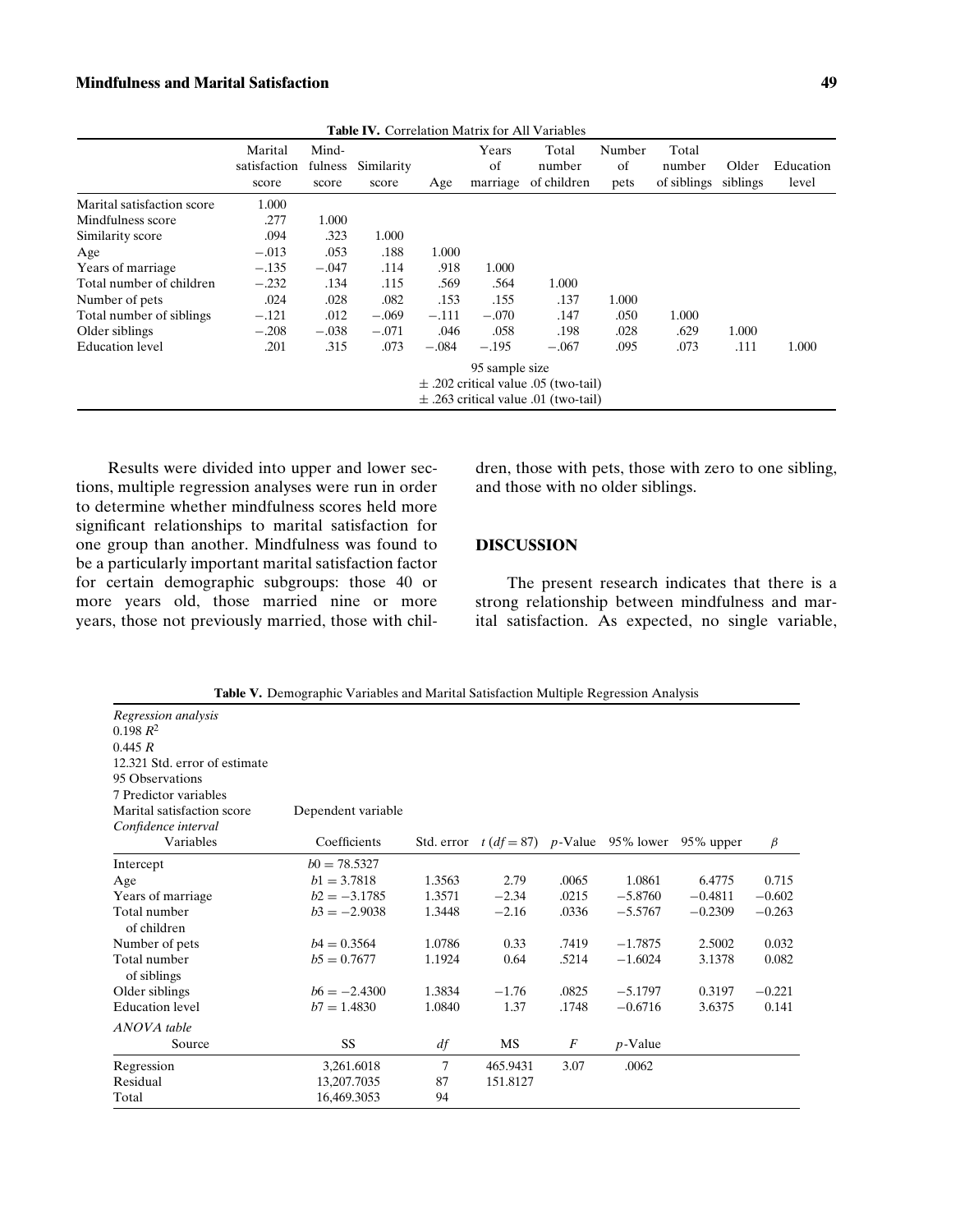including any of the demographic factors or the similarity score, was as important for marital satisfaction as mindfulness, which accounted for roughly 8% of overall marital satisfaction. This suggests that spouses who are mentally engaged, open to new experiences, and aware of new contexts enjoy more satisfying and fulfilling marital relationships.

Mindful individuals may feel less threatened by change. When relationships are held constant and ignore changing contexts, the possibility for conflict and unhappiness is likely to increase. It is often assumed that a relationship stays stable when a person "gets to know" their spouse. But once an opinion is formed, there is a danger that little opportunity is left for reevaluating, rediscovering that same individual in a new situation or context. In contrast, in a mindful state beliefs and attitudes about an individual and the relationship are more malleable and ever-changing (Langer, 1989).

When conflict arises, many couples develop patterns of negative reactions that only intensify the original conflict. The emphasis often shifts from finding a mutual solution to assigning blame. A mindful individual is less likely to make mindless attributions, and more likely to consider the existence of his or her spouse's point of view.

#### **Comparison with Similarity**

It is interesting that there was no relationship found among marital satisfaction and perceived personality and behavior similarity. Spousal similarity is one of the most highly researched marital satisfaction factors (Blum & Mehrabian, 1999; Bouchard et al., 1999; Bruch & Skovholt, 1985; Holden, 1991; Kelly & Conley, 1987; Kim et al., 1989; Nemechek & Olson, 1999; Richard et al., 1990), yet even when combined with mindfulness in a multiple regression, similarity accounted for relatively low marital satisfaction variability. Mindfullness explained almost exactly the same amount when combined with similarity as alone, approximately 8%. Once we understand another person's behavior from that person's perspective, we are likely to see ourselves as similar; if we saw it the way they did, we would have acted as they did. The more mindful we are, the less evaluative we become. The existence of differences in personality and behavior alone might not be as related to marital satisfaction as an individual's mindless unwillingness to accept or appreciate such differences, or one's assumption that another person's unique qualities are less favorable than one's own.

#### **Demographic Variables**

As the demographic results of this study suggest, younger individuals are generally more happily married than older individuals, especially if they have been married for a shorter, rather than longer, period of time. It appears that as time passes, relationships may experience less overall satisfaction, perhaps because couples have more difficulty defending the accumulation of mindless daily rituals, or keeping their marriages fresh and interesting. As life stressors accumulate, people may find it more challenging to maintain the level of satisfaction first present at the start of the marriage.

Another point of interest relates to subjects' decreasing marital satisfaction scores as their numbers of children increase. Those subjects with no children reported higher marital satisfaction than subjects with one or more child. This can be explained in many ways: stress, for example. This study did not examine reasons for this result.

We are not likely to limit the number of years we stay married in order to decrease the mindlessness that we expect. As these data suggest, however, we may prosper from becoming more mindful to help keep our old relationships new.

#### **REFERENCES**

- Bahr, S. J., Chappell, C. B., & Leigh, G. K. (1983). Age at marriage, role enactment, role consensus, and marital satisfaction. *Journal of Personality and Social Psychology*, *43,* 1088–1097.
- Blum, J. S., & Mehrabian, A. (1999). Personality and temperament correlates of marital satisfaction. *Journal of Personality*, *67,* 93–125.
- Bohlander, R. W. (1999). Differentiation of self, need fulfillment, and psychological well-being in married men. *Psychological Reports*, *84,* 1274–1280.
- Bouchard, G., Lussier, Y., & Sabourin, S. (1999). Personality and marital adjustment: Utility of the five-factor model of personality. *Journal of Marriage and the Family*, *61,* 651–660.
- Bruch, M. A., & Skovholt, T. (1985). Congruence of Holland personality type and marital satisfaction. *Measurement and Evaluation in Counseling and Development*, *18,* 100–107.
- Buss, D. M. (1991). Conflict in married couples: Personality predictors of anger and upset. *Journal of Personality*, *59,* 663–688.
- Buunk, B. P., & Mutsaers, W. (1999). Equity perceptions and marital satisfaction in former and current marriage: A study among the remarried*. Journal of Social and Personal Relationships*, *16,* 123–132.
- Caspi, A., & Herbener, E. S. (1990). Continuity and change: Assortative marriage and the consistency of personality in adulthood. *Journal of Personality and Social Psychology*, *58,* 250–258.
- Fields, N. (1983). Satisfaction in long-term marriages. *Social Work*, *28,* 37–41.
- Gill, D. S., Christensen, A., & Fincham, F. D. (1999). Predicting marital satisfaction from behavior: Do all roads really lead to Rome? *Personal Relationships*, *6,* 369–387.